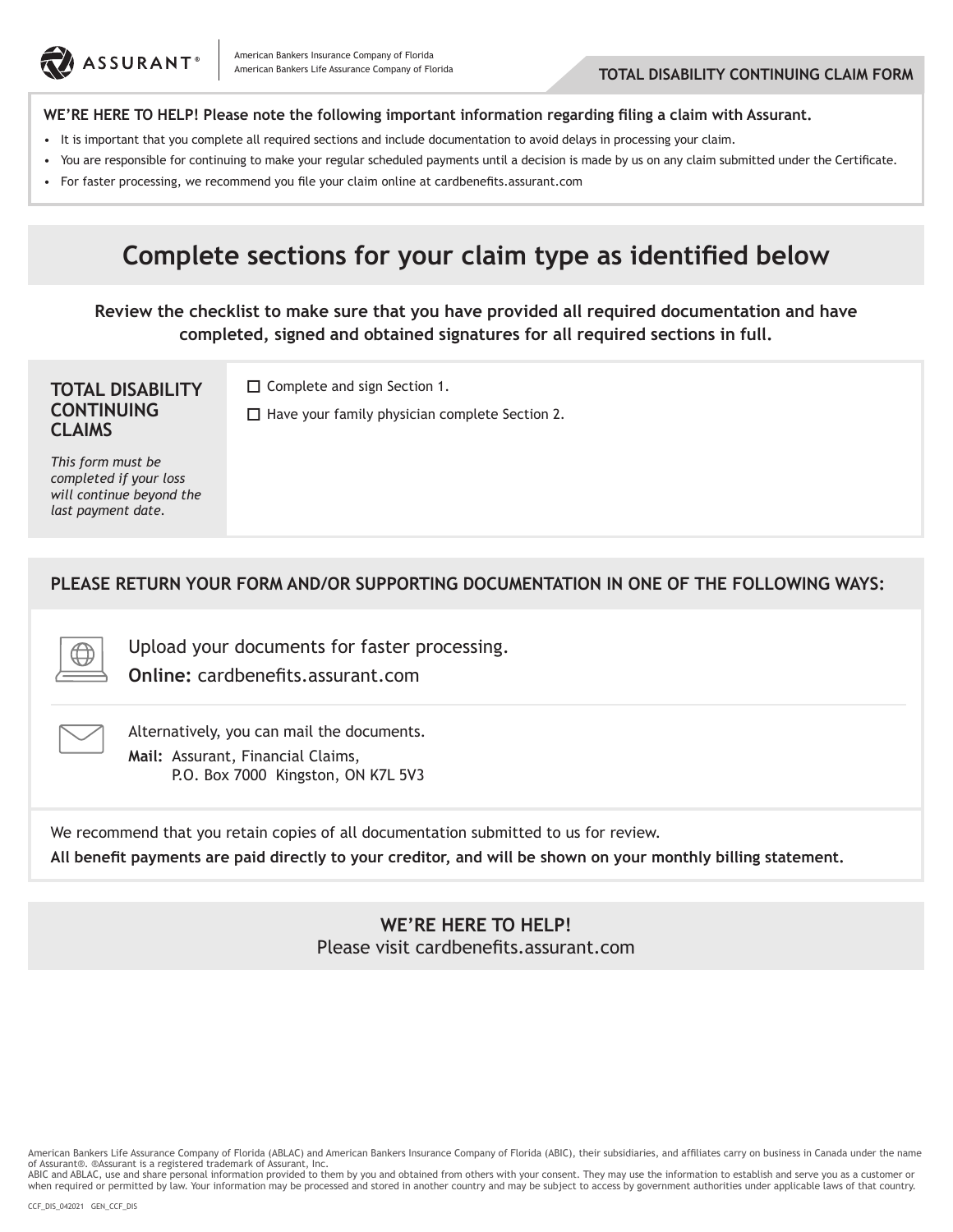

**SECTION 1**

Total Disability

 **FOR FASTER CLAIM PROCESSING:** Please complete form, save file and upload to cardbenefits.assurant.com

## **CLAIMANT'S INFORMATION** MUST BE COMPLETED IN FULL

| <b>CLAIMANT'S NAME</b>                                                                                                                                                                                                                                                                                                                                                                                                                                                                                                                                                                                                                                                    |                              | <b>CLAIM NUMBER</b> |                         |                                                       |                                                     |                 |             |           |      |  |  |  |  |
|---------------------------------------------------------------------------------------------------------------------------------------------------------------------------------------------------------------------------------------------------------------------------------------------------------------------------------------------------------------------------------------------------------------------------------------------------------------------------------------------------------------------------------------------------------------------------------------------------------------------------------------------------------------------------|------------------------------|---------------------|-------------------------|-------------------------------------------------------|-----------------------------------------------------|-----------------|-------------|-----------|------|--|--|--|--|
| $\Box$ CHECK HERE IF YOU ARE FILING A CLAIM FOR MORE THAN ONE ACCOUNT                                                                                                                                                                                                                                                                                                                                                                                                                                                                                                                                                                                                     |                              |                     |                         |                                                       |                                                     |                 |             |           |      |  |  |  |  |
| PLEASE LIST ALL ACCOUNT NUMBERS                                                                                                                                                                                                                                                                                                                                                                                                                                                                                                                                                                                                                                           |                              |                     |                         |                                                       |                                                     |                 |             |           |      |  |  |  |  |
|                                                                                                                                                                                                                                                                                                                                                                                                                                                                                                                                                                                                                                                                           |                              |                     |                         |                                                       |                                                     |                 |             |           |      |  |  |  |  |
| <b>ADDRESS</b><br>$\Box$ CHECK HERE IF ADDRESS HAS CHANGED                                                                                                                                                                                                                                                                                                                                                                                                                                                                                                                                                                                                                |                              |                     |                         |                                                       |                                                     |                 |             |           |      |  |  |  |  |
| <b>STREET</b>                                                                                                                                                                                                                                                                                                                                                                                                                                                                                                                                                                                                                                                             |                              |                     |                         | <b>CITY</b>                                           |                                                     | <b>PROVINCE</b> | POSTAL CODE |           |      |  |  |  |  |
| CREDITOR NAME (GROUP POLICYHOLDER)                                                                                                                                                                                                                                                                                                                                                                                                                                                                                                                                                                                                                                        |                              |                     |                         |                                                       |                                                     |                 |             |           |      |  |  |  |  |
| PREFERRED METHOD OF COMMUNICATION                                                                                                                                                                                                                                                                                                                                                                                                                                                                                                                                                                                                                                         | EMAIL ADDRESS (IF AVAILABLE) |                     |                         |                                                       |                                                     |                 |             |           |      |  |  |  |  |
| $\Box$ EMAIL<br>$\Box$ MAIL                                                                                                                                                                                                                                                                                                                                                                                                                                                                                                                                                                                                                                               |                              |                     |                         |                                                       |                                                     |                 |             |           |      |  |  |  |  |
| DESCRIBE YOUR CURRENT ACTIVITIES OR ANY CHANGES IN YOUR CONDITION                                                                                                                                                                                                                                                                                                                                                                                                                                                                                                                                                                                                         |                              |                     |                         |                                                       |                                                     |                 |             |           |      |  |  |  |  |
| HAVE YOU RETURNED TO WORK?                                                                                                                                                                                                                                                                                                                                                                                                                                                                                                                                                                                                                                                |                              | IF YES, WHAT DATE   |                         | # OF HOURS/WEEK                                       | ARE YOU RECEIVING WCB OR OTHER DISABILITY BENEFITS? |                 |             |           |      |  |  |  |  |
| $\Box$ Full-Time $\Box$ part-time<br>$\Box$ YES<br>$\Box$ NO                                                                                                                                                                                                                                                                                                                                                                                                                                                                                                                                                                                                              | <b>MM</b><br><b>DD</b>       | <b>YYYY</b>         |                         | $\Box$ WCB $\Box$ NO<br>$\Box$ OTHER, SPECIFY: $\Box$ |                                                     |                 |             |           |      |  |  |  |  |
| I certify that the information given here is true and correct. I AUTHORIZE any employer, physician, hospital, insurer, law enforcement agency, fire department or other<br>organization, or person having any records, data or information concerning this claim to furnish such records, data or information to the above noted insurer(s), American<br>Bankers Life Assurance Company of Florida and/or American Bankers Insurance Company of Florida hereinafter collectively referred to as "Assurant", or its authorized<br>representative as requested. I understand that in executing this authorization, I waive the right for such information to be privileged. |                              |                     |                         |                                                       |                                                     |                 |             |           |      |  |  |  |  |
| A photocopy of this authorization shall be considered as effective and valid as the original.                                                                                                                                                                                                                                                                                                                                                                                                                                                                                                                                                                             |                              |                     |                         |                                                       |                                                     |                 |             |           |      |  |  |  |  |
| This authorization shall remain valid for the duration of the claim.<br>I confirm and understand that the information provided is true and accurate to the best of my knowledge. This claim shall be void if, whether before or after the loss, I                                                                                                                                                                                                                                                                                                                                                                                                                         |                              |                     |                         |                                                       |                                                     |                 |             |           |      |  |  |  |  |
| concealed or misrepresented any facts, or if any documents submitted have concealed or misrepresented any fact or circumstance concerning this claim.                                                                                                                                                                                                                                                                                                                                                                                                                                                                                                                     |                              |                     |                         |                                                       |                                                     |                 |             |           |      |  |  |  |  |
| By checking this box, I acknowledge that the above statement is true as of                                                                                                                                                                                                                                                                                                                                                                                                                                                                                                                                                                                                |                              |                     |                         |                                                       |                                                     |                 |             |           |      |  |  |  |  |
| <b>CLAIMANT'S SIGNATURE</b>                                                                                                                                                                                                                                                                                                                                                                                                                                                                                                                                                                                                                                               |                              |                     | <b>TELEPHONE NUMBER</b> |                                                       |                                                     | <b>DATE</b>     | <b>MM</b>   | <b>DD</b> | YYYY |  |  |  |  |
|                                                                                                                                                                                                                                                                                                                                                                                                                                                                                                                                                                                                                                                                           |                              |                     |                         |                                                       |                                                     |                 |             |           |      |  |  |  |  |

American Bankers Life Assurance Company of Florida (ABLAC) and American Bankers Insurance Company of Florida (ABIC), their subsidiaries, and affiliates carry on business in Canada under the name

of Assurant®. ®Assurant is a registered trademark of Assurant, Inc.<br>ABIC and ABLAC, use and share personal information provided to mother somether of the swith your consent. They may use the information to establish and se